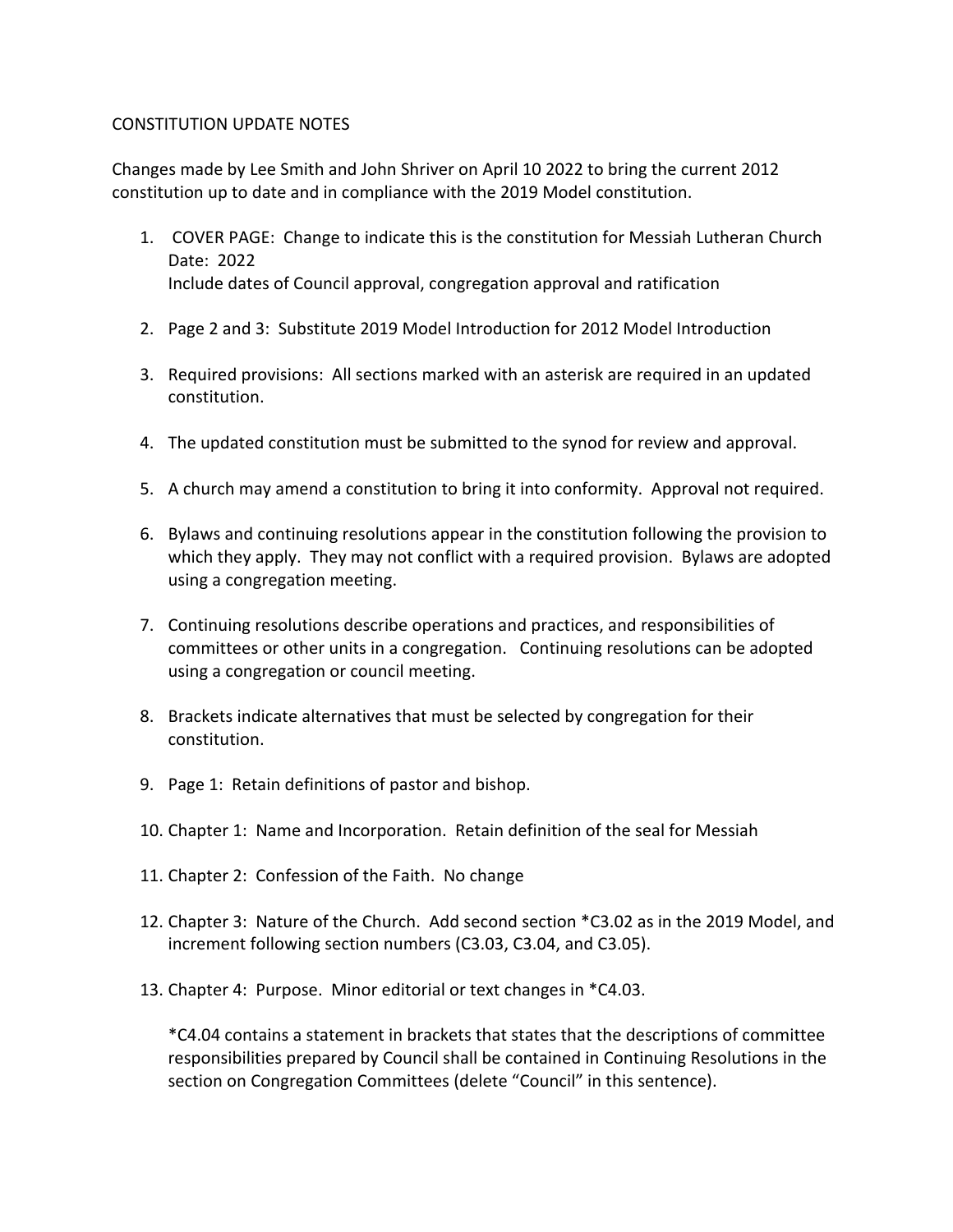\*C4.05 Delete "from time to time" and add "and periodically review" to be in compliance.

14. Chapter 5: Congregation. Make minor editorial or textual changes to be in compliance.

In C5.03d, delete "associates in ministry, deaconesses, and diaconal minister" and add "a minister of Word and Service".

In C5.03j, delete "boards and committee" and "them". Our congregation has not been charged with the duty of approving boards and committees in general. Make minor textual changes that follow.

C5.03.01 Retain the bylaw defining the MLC fiscal year.

C5.04: Make minor editorial changes

C5.05: We need to decide if the mission endowment fund is described in a bylaw or a continuing resolution.

15. Chapter 6: Church Affiliation. Make minor editorial changes to be in compliance.

C6.03: Substitute Ministers of Word and Sacrament where indicated in 2019 model.

C6.04: Make additions as required. Substitute name of SE synod in blank.

C6.05: Made require changes as indicated. This describes the details for how a church (congregation) may separate from the ELCA.

- 16. Chapter 7: Property ownership. Make substitutions as indicated.
- 17. Chapter 8: Membership. Make minor changes as indicated.

C8.02d: Associate members: Decide if this is limited to Lutherans.

Note Bylaw C8.02.01. Baptized persons received by affirmation of faith into this congregation shall first have been instructed in Lutheran doctrine by the pastor(s).

Note Bylaws C8.05.01, 02, and 03.

- 18. Chapter 9: Pastor Note change of "Pastor" to "Rostered Minister"
	- \*C9.01 Choose "congregation" or "Council"